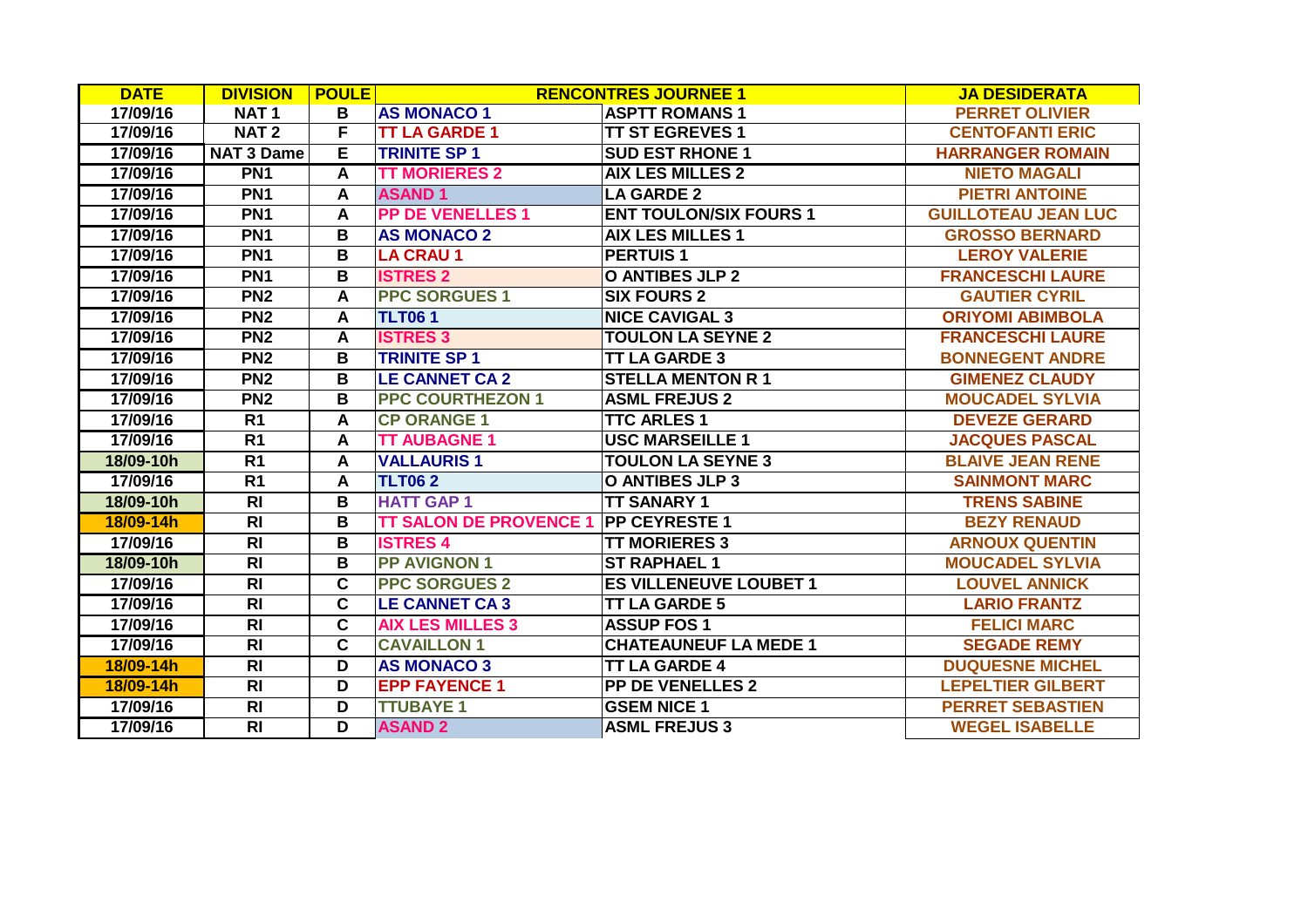| <b>DATE</b> | <b>DIVISION</b> | <b>POULE</b>            |                               | <b>RENCONTRES JOURNEE 2</b>    | <b>JA DESIDERATA</b>       |
|-------------|-----------------|-------------------------|-------------------------------|--------------------------------|----------------------------|
| 01/10/16    | <b>NAT2</b>     | в                       | <b>O ANTIBES JLP 1</b>        | <b>EYBENS ECHIROLLES 1</b>     | <b>BANESSY PIERRE YVES</b> |
| 01/10/16    | <b>NAT2</b>     | F                       | <b>LE CANNET CA 1</b>         | <b>UPCV CREUSOT VARENNES 1</b> | <b>GIMENEZ CLAUDY</b>      |
| 01/10/16    | <b>NAT2</b>     | F                       | <b>NICE CAVIGAL 2</b>         | <b>TT LA GARDE 1</b>           | <b>IONNIKOFF NIKITA</b>    |
| 01/10/16    | <b>NAT2</b>     | F                       | <b>TT MORIERES 1</b>          | <b>TT COURBEVOIE SPORT 2</b>   | <b>MOUCADEL SYLVIA</b>     |
| 01/10/16    | <b>NAT3</b>     | A                       | <b>ASML FREJUS1</b>           | <b>ASM GIGEAN 1</b>            | <b>ALINE FERRY</b>         |
| 01/10/16    | <b>NAT3</b>     | A                       | <b>AS MIRAMAS 2</b>           | <b>PRTT PERPIGNAN 1</b>        | <b>SEGADE REMY</b>         |
| 01/10/16    | PN <sub>1</sub> | $\mathsf{A}$            | <b>LA GARDE 2</b>             | <b>TT MORIERES 2</b>           | <b>DUFAU CHRISTIAN</b>     |
| 01/10/16    | PN <sub>1</sub> | A                       | <b>ENT TOULON/SIX FOURS 1</b> | <b>ASAND1</b>                  | <b>BARBAROUX MICHEL</b>    |
| 01/10/16    | PN <sub>1</sub> | A                       | <b>AIX LES MILLES 2</b>       | <b>PP DE VENELLES 1</b>        | <b>SULTANINAN GILLES</b>   |
| 01/10/16    | PN <sub>1</sub> | B                       | <b>PERTUIS1</b>               | <b>AS MONACO 2</b>             | <b>BARTZ ERIC</b>          |
| 01/10/16    | PN <sub>1</sub> | B                       | <b>O ANTIBES JLP 2</b>        | <b>LA CRAU 1</b>               | <b>MENUSIER DOMINIQUE</b>  |
| 01/10/16    | PN <sub>1</sub> | B                       | <b>AIX LES MILLES 1</b>       | <b>ISTRES 2</b>                | <b>SULTANINAN GILLES</b>   |
| 01/10/16    | PN <sub>2</sub> | $\mathsf{A}$            | <b>NICE CAVIGAL 3</b>         | <b>PPC SORGUES 1</b>           | <b>BERNIER YVES</b>        |
| 01/10/16    | PN <sub>2</sub> | A                       | <b>TOULON LA SEYNE 2</b>      | <b>TLT061</b>                  | <b>LEROY VALERIE</b>       |
| 01/10/16    | PN <sub>2</sub> | A                       | <b>SIX FOURS 2</b>            | <b>ISTRES 3</b>                | <b>FRANCK SERVEL</b>       |
| 01/10/16    | PN <sub>2</sub> | B                       | <b>STELLA MENTON R 1</b>      | <b>TRINITE SP 1</b>            | <b>WARMBOLD ANTHONY</b>    |
| 01/10/16    | PN <sub>2</sub> | $\overline{\mathbf{B}}$ | <b>ASML FREJUS 2</b>          | <b>LE CANNET CA 2</b>          | <b>FENOCCHIO PHILIPPE</b>  |
| 02/10-14h   | PN <sub>2</sub> | B                       | <b>TT LA GARDE 3</b>          | <b>PPC COURTHEZON 1</b>        | <b>CENTOFANTI ERIC</b>     |
| 02/10-10h   | R <sub>1</sub>  | A                       | <b>USC MARSEILLE 1</b>        | <b>CP ORANGE 1</b>             | <b>FELICI MARC</b>         |
| 02/10-14h   | R <sub>1</sub>  | $\boldsymbol{A}$        | <b>TOULON LA SEYNE 3</b>      | <b>TT AUBAGNE 1</b>            | <b>FRANCK SERVEL</b>       |
| 02/10-14h   | R <sub>1</sub>  | $\mathsf{A}$            | O ANTIBES JLP 3               | <b>VALLAURIS1</b>              | <b>VANBESIEN</b>           |
| 01/10/16    | R <sub>1</sub>  | A                       | <b>TTC ARLES 1</b>            | <b>TLT062</b>                  | <b>LAPINA FREDERIC</b>     |
| 01/10/16    | $\overline{R}$  | B                       | <b>PP CEYRESTE 1</b>          | <b>HATT GAP 1</b>              | <b>WEGEL ISABELLE</b>      |
| 02/10-10h   | $\overline{R}$  | B                       | <b>TT MORIERES 3</b>          | <b>TT SALON DE PROVENCE 1</b>  | <b>ROUSSEL JEAN LUC</b>    |
| 01/10/16    | R <sub>l</sub>  | B                       | <b>ST RAPHAEL 1</b>           | <b>ISTRES 4</b>                | <b>LEPELTIER GILBERT</b>   |
| 02/10-14h   | R <sub>l</sub>  | B                       | <b>TT SANARY 1</b>            | <b>PP AVIGNON 1</b>            | <b>BERTRAND JEAN PAUL</b>  |
| 02/10-14h   | $\overline{RI}$ | $\overline{\mathbf{c}}$ | <b>TT LA GARDE 5</b>          | <b>PPC SORGUES 2</b>           | <b>FARCE CELIA</b>         |
| 01/10/16    | <b>RI</b>       | $\overline{\mathbf{c}}$ | <b>ASSUP FOS1</b>             | <b>LE CANNET CA3</b>           | <b>JACQUES PASCAL</b>      |
| 02/10-10h   | R <sub>l</sub>  | $\overline{\mathbf{c}}$ | <b>CHATEAUNEUF LA MEDE 1</b>  | <b>AIX LES MILLES 3</b>        | <b>MARTINOTTI BRUNEAU</b>  |
| 02/10-14h   | $\overline{R}$  | $\overline{\mathbf{c}}$ | <b>ES VILLENEUVE LOUBET 1</b> | <b>CAVAILLON 1</b>             | <b>BATTARD YVES</b>        |
| 02/10-10h   | R <sub>l</sub>  | D                       | <b>PP DE VENELLES 2</b>       | <b>AS MONACO 3</b>             | <b>GUILLOTEAU JEAN LUC</b> |
| 01/10/16    | R <sub>l</sub>  | $\overline{\mathsf{D}}$ | <b>GSEM NICE 1</b>            | <b>EPP FAYENCE 1</b>           | <b>SAINMONT MARC</b>       |
| 01/10/16    | <b>RI</b>       | D                       | <b>ASML FREJUS 3</b>          | <b>TTUBAYE 1</b>               | <b>PERAZZO CHRISTINE</b>   |
| 01/10/16    | R <sub>l</sub>  | D                       | <b>TT LA GARDE 4</b>          | <b>ASAND 2</b>                 | <b>DUFAU CHRISTIAN</b>     |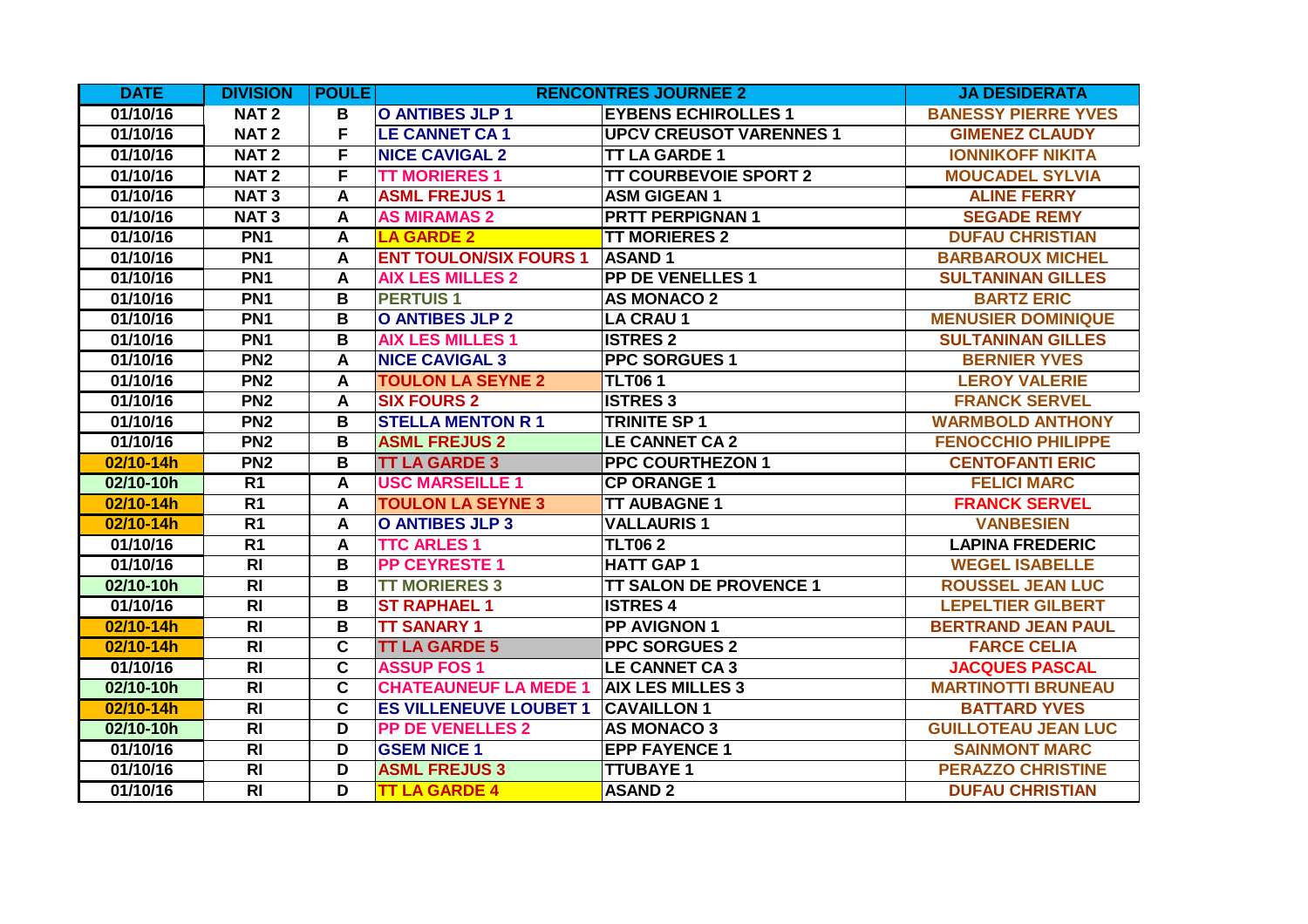| <b>DATE</b>                 | <b>DIVISION</b>  | <b>POULE</b> |                                             | <b>RENCONTRES JOURNEE 3</b>     | <b>JA DESIDERATA</b>        |
|-----------------------------|------------------|--------------|---------------------------------------------|---------------------------------|-----------------------------|
| 15/10/16                    | NAT <sub>1</sub> | В            | <b>AS MONACO 1</b>                          | <b>SPO ROUEN 2</b>              | <b>GROSSO BERNARD</b>       |
| 15/10/16                    | <b>NAT2</b>      | F            | <b>NICE CAVIGAL 2</b>                       | <b>LE CANNET CA1</b>            | <b>GIMENEZ CLAUDY</b>       |
| 15/10/16                    | NAT <sub>3</sub> | A            | <b>AS MIRAMAS 2</b>                         | <b>CL COURNON 1</b>             | <b>SEGADE REMY</b>          |
| 15/10/2016 16h30 NAT 3 Dame |                  | Е            | <b>TRINITE SP1</b>                          | <b>ENT. TREBES / LESIGNAN 1</b> | <b>HARRANGER ROMAIN</b>     |
| 15/10/16                    | <b>PN DAMES</b>  | A            | <b>NICE CAVIGAL 1</b>                       | <b>ASPTT SC GRASSE1</b>         | <b>MORENA NICOLAS</b>       |
| 15/10/16                    | PN <sub>1</sub>  | A            | <b>TT MORIERES 2</b>                        | <b>ENT TOULON/SIX FOURS 1</b>   | <b>ROUSSEL JEAN LUC</b>     |
| 15/10/16                    | PN <sub>1</sub>  | A            | <b>PP DE VENELLES 1</b>                     | <b>ASAND1</b>                   | <b>GUILLOTEAU JEAN LUC</b>  |
| 15/10/16                    | PN <sub>1</sub>  | A            | <b>LA GARDE 2</b>                           | <b>AIX LES MILLES 2</b>         | <b>CENTOFANTI ERIC</b>      |
| 15/10/16                    | PN <sub>1</sub>  | В            | <b>AS MONACO 2</b>                          | <b>O ANTIBES JLP 2</b>          | <b>DUQUESNE MICHEL</b>      |
| 15/10/16                    | PN <sub>1</sub>  | B            | <b>ISTRES 2</b>                             | <b>LA CRAU 1</b>                | <b>FRANQUELIN STEPHANIE</b> |
| 15/10/16                    | PN <sub>1</sub>  | В            | <b>PERTUIS1</b>                             | <b>AIX LES MILLES 1</b>         | <b>LE GALL SOPHIE</b>       |
| 15/10/16                    | PN <sub>2</sub>  | A            | <b>PPC SORGUES 1</b>                        | <b>TOULON LA SEYNE 2</b>        | <b>LANGLUME DIDIER</b>      |
| 15/10/16                    | PN2              | A            | <b>ISTRES 3</b>                             | <b>TLT061</b>                   | <b>FRANQUELIN STEPHANIE</b> |
| 15/10/16                    | PN2              | A            | <b>NICE CAVIGAL 3</b>                       | <b>SIX FOURS 2</b>              | <b>BATTARD YVES</b>         |
| 15/10/16                    | PN <sub>2</sub>  | В            | <b>TRINITE SP 1</b>                         | <b>ASML FREJUS 2</b>            | <b>SAINMONT MARC</b>        |
| 15/10/16                    | PN <sub>2</sub>  | B            | <b>PPC COURTHEZON 1</b>                     | <b>LE CANNET CA 2</b>           | <b>MOUCADEL SYLVIA</b>      |
| 15/10/16                    | PN2              | В            | <b>STELLA MENTON R 1</b>                    | <b>TT LA GARDE 3</b>            | <b>TALEC CHARLES</b>        |
| 15/10/16                    | R1               | A            | <b>CP ORANGE 1</b>                          | <b>TOULON LA SEYNE 3</b>        | <b>DEVEZE GERARD</b>        |
| 15/10/16                    | R <sub>1</sub>   | A            | <b>TT AUBAGNE 1</b>                         | O ANTIBES JLP 3                 | <b>FELICI MARC</b>          |
| 16/10-10h                   | R <sub>1</sub>   | A            | <b>VALLAURIS1</b>                           | <b>TLT062</b>                   | <b>GIMENEZ CLAUDY</b>       |
| 15/10/16                    | R <sub>1</sub>   | A            | <b>TTC ARLES 1</b>                          | <b>USC MARSEILLE 1</b>          | <b>JACQUES PASCAL</b>       |
| 16/10-10h                   | $\overline{R}$   | В            | <b>HATT GAP 1</b>                           | <b>TT MORIERES 3</b>            | <b>PERRET</b>               |
| 16/10-14h                   | $\overline{R}$   | В            | <b>TT SALON DE PROVENCE 1 ST RAPHAEL 1</b>  |                                 | <b>BEZY RENAUD</b>          |
| 15/10/16                    | R <sub>l</sub>   | В            | <b>ISTRES 4</b>                             | <b>PP AVIGNON 1</b>             | <b>LIBRA CHRISTIA</b>       |
| 16/10-14h                   | R <sub>l</sub>   | В            | <b>TT SANARY 1</b>                          | <b>PP CEYRESTE 1</b>            | <b>ROERE ANGELA</b>         |
| 15/10/16                    | $\overline{R}$   | $\mathbf c$  | <b>PPC SORGUES 2</b>                        | <b>ASSUP FOS 1</b>              | <b>LANGLUME DIDIER</b>      |
| 15/10/16                    | $\overline{R}$   | C            | <b>LE CANNET CA 3</b>                       | <b>CHATEAUNEUF LA MEDE 1</b>    | <b>BONFIGLIO DANIEL</b>     |
| 15/10/2016 15H              | <b>RI</b>        | C            | <b>AIX LES MILLES 3</b>                     | <b>CAVAILLON 1</b>              | <b>PIETRI ANTOINE</b>       |
| 16/10-14h                   | R <sub>l</sub>   | C            | <b>ES VILLENEUVE LOUBET 1 TT LA GARDE 5</b> |                                 | <b>BONNEGENT ANDRE</b>      |
| 16/10-14h                   | R <sub>l</sub>   | D            | <b>AS MONACO 3</b>                          | <b>GSEM NICE 1</b>              | <b>IONNIKOFF NIKITA</b>     |
| 16/10-14h                   | <b>RI</b>        | D            | <b>EPP FAYENCE 1</b>                        | <b>ASML FREJUS 3</b>            | <b>LEPELTIER GILBERT</b>    |
| 15/10/16                    | <b>RI</b>        | D            | <b>TTUBAYE 1</b>                            | <b>ASAND 2</b>                  | <b>TRENS SABINE</b>         |
| 15/10/16                    | $\overline{R}$   | D            | <b>TT LA GARDE 4</b>                        | <b>PP DE VENELLES 2</b>         | <b>CENTOFANTI ERIC</b>      |
|                             |                  |              |                                             |                                 |                             |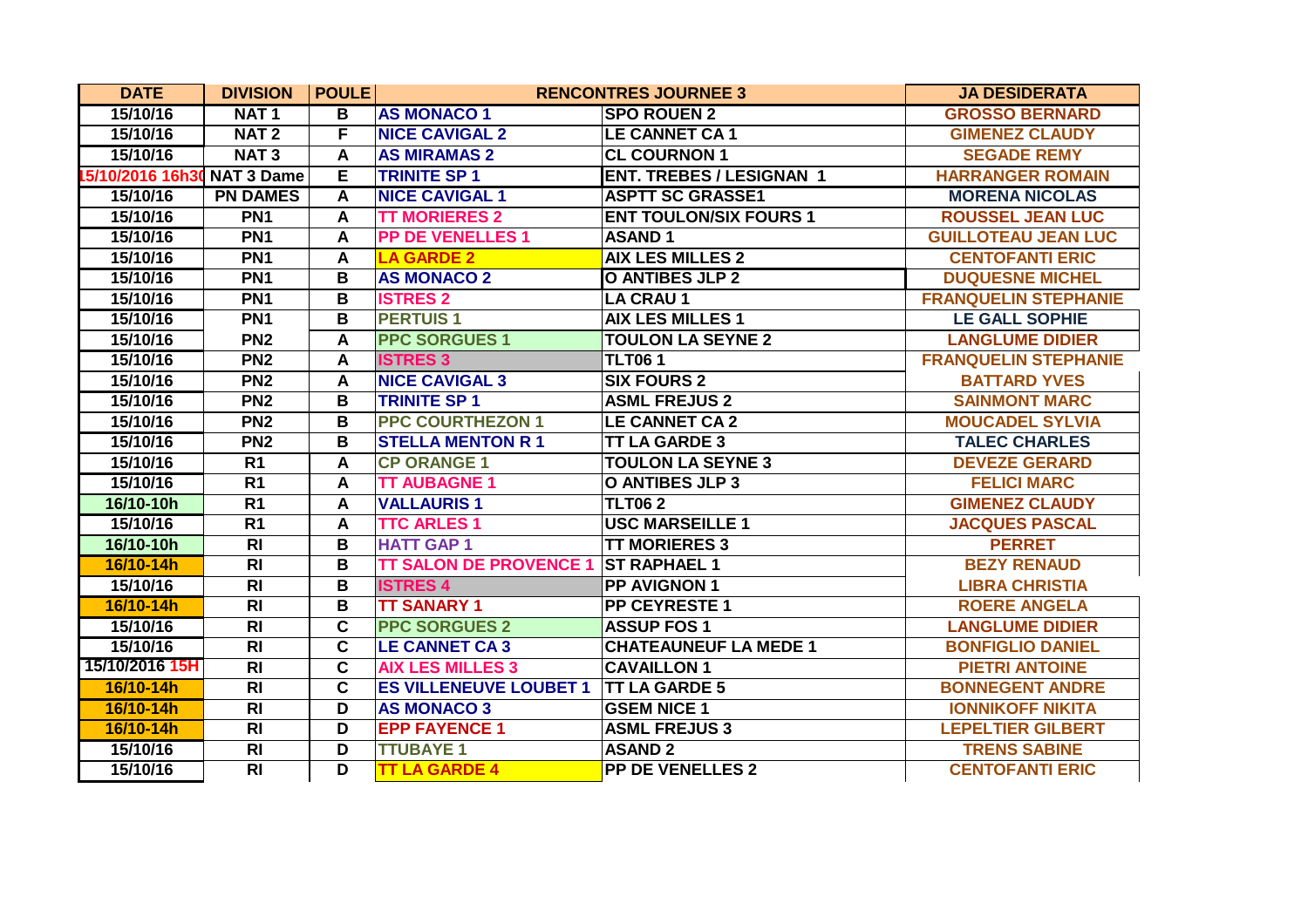| <b>DATE</b> |                   |                         |                               | <b>RENCONTRES JOURNEE 4</b>   | <b>JA DESIDERATA</b>         |
|-------------|-------------------|-------------------------|-------------------------------|-------------------------------|------------------------------|
| 05/11/16    | NAT <sub>2</sub>  | B                       | <b>O ANTIBES JLP 1</b>        | <b>UP CREUSOT VARENNES 2</b>  | <b>MENUSIER DOMINIQUE</b>    |
| 05/11/16    | <b>NAT2</b>       | F                       | <b>LA GARDE 1</b>             | <b>TT COURBEVOIE SPORT 2</b>  | <b>DUFAU CHRISTIAN</b>       |
| 05/11/16    | <b>NAT2</b>       | F                       | <b>TT MORIERES 1</b>          | <b>LE CANNET CA1</b>          | <b>DEPOORTER RAIMOND</b>     |
| 05/11/16    | NAT <sub>3</sub>  | A                       | <b>ASML FREJUS1</b>           | <b>STADE CLERMONTOIS 2</b>    | <b>CANTON PHILIPPE</b>       |
| 05/11/16    | <b>NAT 3 Dame</b> | E.                      | <b>TRINITE SP 1</b>           | <b>TT JULIEN LA CROIX 1</b>   | <b>HARRANGER ROMAIN</b>      |
| 03/12/16    | <b>PN DAMES</b>   | A                       | <b>ASPTT SC GRASSE 1</b>      | <b>MONTPELLIER TT 1</b>       | <b>MUZZIN STEPHANE</b>       |
| 05/11/16    | PN <sub>1</sub>   | A                       | <b>PP DE VENELLES 1</b>       | <b>TT MORIERES 2</b>          | <b>GUILLOTEAU JEAN LUC</b>   |
| 05/11/16    | PN <sub>1</sub>   | A                       | <b>ASAND1</b>                 | <b>AIX LES MILLES 2</b>       | <b>ECHAROUX YVES</b>         |
| 05/11/16    | PN <sub>1</sub>   | A                       | <b>ENT TOULON/SIX FOURS 1</b> | <b>LA GARDE 2</b>             | <b>FELICES</b>               |
| 05/11/16    | PN <sub>1</sub>   | B                       | <b>ISTRES 2</b>               | <b>AS MONACO 2</b>            | <b>FRANCESCHI LAURE</b>      |
| 05/11/16    | PN <sub>1</sub>   | B                       | <b>LA CRAU 1</b>              | <b>AIX LES MILLES 1</b>       | <b>LEROY VALERIE</b>         |
| 05/11/16    | PN <sub>1</sub>   | B                       | <b>O ANTIBES JLP 2</b>        | <b>PERTUIS1</b>               | <b>BOURGUIGNON JEAN YVES</b> |
| 05/11/16    | PN <sub>2</sub>   | A                       | <b>ISTRES 3</b>               | <b>PPC SORGUES 1</b>          | <b>FRANCESCHI LAURE</b>      |
| 05/11/16    | PN2               | $\mathsf{A}$            | <b>TLT061</b>                 | <b>SIX FOURS 2</b>            | <b>DAGNEAUX OLIVIER</b>      |
| 05/11/16    | PN <sub>2</sub>   | A                       | <b>TOULON LA SEYNE 2</b>      | <b>NICE CAVIGAL 3</b>         | <b>FELICES</b>               |
| 05/11/16    | PN <sub>2</sub>   | B                       | <b>PPC COURTHEZON 1</b>       | <b>TRINITE SP 1</b>           | <b>FOUCHER HERVE</b>         |
| 05/11/16    | PN <sub>2</sub>   | $\overline{\mathbf{B}}$ | <b>LE CANNET CA 2</b>         | <b>TT LA GARDE 3</b>          | <b>GIMENEZ CLAUDY</b>        |
| 05/11/16    | PN <sub>2</sub>   | В                       | <b>ASML FREJUS 2</b>          | <b>STELLA MENTON R 1</b>      | <b>FENOCCHIO PHILIPPE</b>    |
| 06/11-14h   | R <sub>1</sub>    | A                       | <b>O ANTIBES JLP 2</b>        | <b>CP ORANGE 1</b>            | <b>SAINMONT MARC</b>         |
| 05/11/16    | $\overline{R1}$   | A                       | <b>TLT062</b>                 | <b>TT AUBAGNE 1</b>           | <b>DAGNEAUX OLIVIER</b>      |
| 06/11-10h   | R <sub>1</sub>    | A                       | <b>VALLAURIS1</b>             | <b>TTC ARLES 1</b>            | <b>BLAIVE JEAN RENE</b>      |
| 06/11-14h   | $\overline{R1}$   | A                       | <b>TOULON LA SEYNE 3</b>      | <b>USC MARSEILLE 1</b>        | <b>BLONDIAUX GEOFFROY</b>    |
| 05/11/16    | R <sub>l</sub>    | B                       | <b>ST RAPHAEL 1</b>           | <b>HATT GAP 1</b>             | <b>LANDRA MICHEL</b>         |
| 06/11-10h   | $\overline{R}$    | В                       | <b>PP AVIGNON 1</b>           | <b>TT SALON DE PROVENCE 1</b> | <b>ROUSSEL JEAN LUC</b>      |
| 05/11/16    | $\overline{R}$    | B                       | <b>ISTRES 4</b>               | <b>TT SANARY 1</b>            |                              |
| 06/11-10h   | $\overline{R}$    | В                       | <b>TT MORIERES 3</b>          | <b>PP CEYRESTE 1</b>          | <b>MOUCADEL SYLVIA</b>       |
| 06/11-10h   | R <sub>l</sub>    | $\overline{\mathbf{c}}$ | <b>CHATEAUNEUF LA MEDE 2</b>  | <b>PPC SORGUES 2</b>          | <b>MARTINOTTI BRUNEAU</b>    |
| 05/11/16    | <b>RI</b>         | $\overline{\mathbf{c}}$ | <b>CAVAILLON 1</b>            | <b>LE CANNET CA3</b>          | <b>MOUCADEL SYLVIA</b>       |
| 05/11/16    | R <sub>l</sub>    | $\overline{\mathbf{c}}$ | <b>AIX LES MILLES 3</b>       | <b>ES VILLENEUVE LOUBET 1</b> | <b>FELICI MARC</b>           |
| 05/11/16    | $\overline{R}$    | $\overline{\mathbf{c}}$ | <b>ASSUP FOS 1</b>            | <b>TT LA GARDE 5</b>          | <b>JACQUES PASCAL</b>        |
| 05/11/16    | R <sub>l</sub>    | D                       | <b>ASML FREJUS 3</b>          | <b>AS MONACO 3</b>            | <b>D'ARCO LAURENT</b>        |
| 05/11/16    | $\overline{R}$    | $\overline{\mathsf{D}}$ | <b>ASAND 2</b>                | <b>EPP FAYENCE 1</b>          | <b>ZYGMUNT CHRISTIAN</b>     |
| 05/11/16    | $\overline{RI}$   | $\overline{\mathsf{D}}$ | <b>TTUBAYE 1</b>              | <b>TT LA GARDE 4</b>          | <b>TRENS SABINE</b>          |
| 05/11/16    | R <sub>l</sub>    | D                       | <b>GSEM NICE 1</b>            | <b>PP DE VENELLES 2</b>       | <b>WARMBOLD ANTHONY</b>      |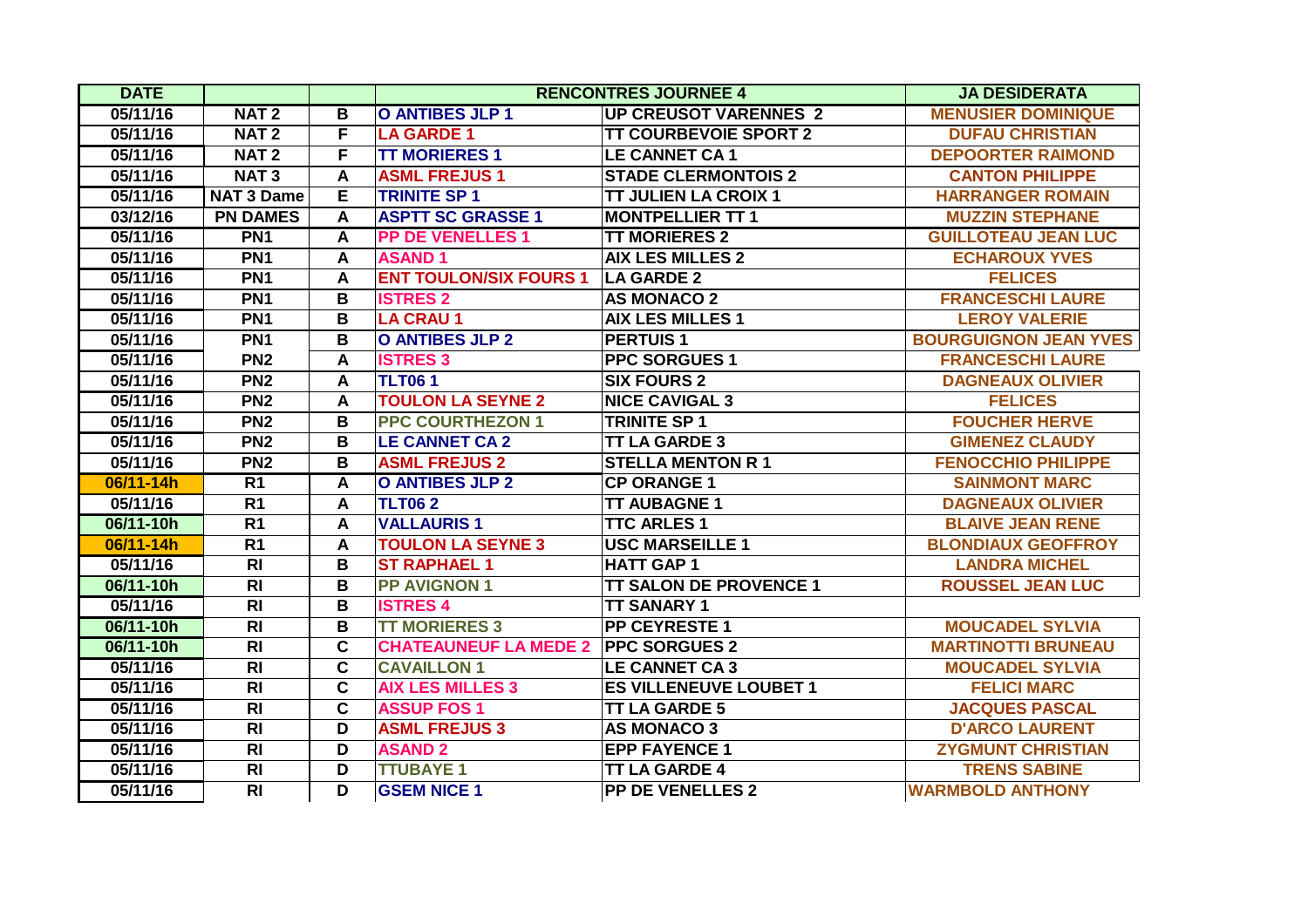| <b>DATE</b>   |                 |                         |                               | <b>RENCONTRES JOURNEE 5</b>   | <b>JA DESIDERATA</b>       |
|---------------|-----------------|-------------------------|-------------------------------|-------------------------------|----------------------------|
| 19/11/16      | <b>NAT1</b>     | В                       | <b>AS MONACO 1</b>            | <b>PPC VILLENEUVE 2</b>       | <b>SAINMONT MARC</b>       |
| 19/11/16      | <b>NAT2</b>     | F                       | <b>LE CANNET CA1</b>          | <b>USTT ST EGREVES 1</b>      | <b>GIMENEZ CLAUDY</b>      |
| 19/11/16      | <b>NAT2</b>     | F                       | <b>NICE CAVIGAL 2</b>         | <b>TT MORIERES 1</b>          | <b>CARLES JEAN MARIE</b>   |
| 19/11/16      | <b>NAT3</b>     | A                       | <b>AS MIRAMAS 2</b>           | <b>TT SUD EST RHONE 1</b>     | <b>DEPOORTER RAIMOND</b>   |
| 19/11/16      | PN <sub>1</sub> | A                       | <b>TT MORIERES 2</b>          | <b>ASAND1</b>                 | <b>LANGLUME DIDIER</b>     |
| 19/11/16      | PN <sub>1</sub> | $\mathsf{A}$            | <b>LA GARDE 2</b>             | <b>PP DE VENELLES 1</b>       | <b>CENTOFANTI ERIC</b>     |
| 19/11/16      | PN <sub>1</sub> | A                       | <b>AIX LES MILLES 2</b>       | <b>ENT TOULON/SIX FOURS 1</b> | <b>SEGADE REMY</b>         |
| 19/11/16      | PN <sub>1</sub> | B                       | <b>AS MONACO 2</b>            | <b>LA CRAU 1</b>              | <b>DAGNEAUX OLIVIER</b>    |
| 19/11/16      | PN <sub>1</sub> | В                       | <b>AIX LES MILLES 1</b>       | <b>O ANTIBES JLP 2</b>        | <b>SEGADE REMY</b>         |
| 19/11/16      | PN <sub>1</sub> | B                       | <b>PERTUIS1</b>               | <b>ISTRES 2</b>               |                            |
| 19/11/16      | PN <sub>2</sub> | $\mathsf{A}$            | <b>PPC SORGUES 1</b>          | <b>TLT061</b>                 | <b>GAUTIER CYRIL</b>       |
| 19/11/16      | PN <sub>2</sub> | A                       | <b>NICE CAVIGAL 3</b>         | <b>ISTRES 3</b>               | <b>BERNIER YVES</b>        |
| 19/11/16      | PN <sub>2</sub> | A                       | <b>SIX FOURS 2</b>            | <b>TOULON LA SEYNE 2</b>      | <b>LEROY VALERIE</b>       |
| 19/11/16      | PN <sub>2</sub> | B                       | <b>TRINITE SP 1</b>           | <b>LE CANNET CA 2</b>         | <b>HARRANGER ROMAIN</b>    |
| 19/11/16      | PN <sub>2</sub> | $\overline{\mathbf{B}}$ | <b>STELLA MENTON R 1</b>      | <b>PPC COURTHEZON 1</b>       |                            |
| 20/11-14h     | PN <sub>2</sub> | В                       | <b>TT LA GARDE 3</b>          | <b>ASML FREJUS 2</b>          | <b>BERTRAND JEAN PAUL</b>  |
| 19/11/16      | R <sub>1</sub>  | A                       | <b>CP ORANGE 1</b>            | <b>TLT062</b>                 | <b>MOUCADEL SYLVIA</b>     |
| 19/11/16      | R <sub>1</sub>  | A                       | <b>TT AUBAGNE 1</b>           | <b>VALLAURIS1</b>             | <b>FELICI MARC</b>         |
| 20/11-10h     | R <sub>1</sub>  | A                       | <b>USC MARSEILLE 1</b>        | <b>O ANTIBES JLP 3</b>        | <b>ECHAROUX YVES</b>       |
| 19/11/16      | $\overline{R1}$ | A                       | <b>TTC ARLES 1</b>            | <b>TOULON LA SEYNE 3</b>      | <b>JACQUES PASCAL</b>      |
| 20/11-10h     | $\overline{R}$  | В                       | <b>HATT GAP 1</b>             | <b>PP AVIGNON 1</b>           | <b>PERRET SEBASTIEN</b>    |
| 20/11-14h     | R <sub>l</sub>  | В                       | <b>TT SALON DE PROVENCE 1</b> | <b>ISTRES 4</b>               | <b>FOUCHER HERVE</b>       |
| 19/11/16      | R <sub>l</sub>  | В                       | <b>PP CEYRESTE 1</b>          | <b>ST RAPHAEL 1</b>           | <b>WEGEL ISABELLE</b>      |
| 20/11-14h     | R <sub>l</sub>  | В                       | <b>TT SANARY 1</b>            | <b>TT MORIERES 3</b>          | <b>ROERE ANGELA</b>        |
| 19/11/16      | $\overline{R}$  | $\overline{\mathbf{c}}$ | <b>PPC SORGUES 2</b>          | <b>CAVAILLON 1</b>            | <b>ROUSSEL JEAN LUC</b>    |
| 19/11/16      | $\overline{R}$  | $\overline{\mathbf{c}}$ | <b>LE CANNET CA3</b>          | <b>AIX LES MILLES 3</b>       |                            |
| 20/11-14h     | R <sub>l</sub>  | $\mathbf{C}$            | <b>LA GARDE 5</b>             | <b>CHATEAUNEUF LA MEDE 2</b>  | <b>BERTRAND JEAN PAUL</b>  |
| 20/11-14h     | $\overline{R}$  | $\mathbf C$             | <b>ES VILLENEUVE LOUBET 1</b> | <b>ASSUP FOS 1</b>            | <b>BATTARD YVES</b>        |
| 20/11-14h     | $\overline{R}$  | D                       | <b>AS MONACO 3</b>            | <b>ASAND 2</b>                | <b>DUQUESNE MICHEL</b>     |
| $20/11 - 14h$ | $\overline{R}$  | D                       | <b>EPP FAYENCE 1</b>          | <b>TTUBAYE 1</b>              | <b>D'ARCO LAURENT</b>      |
| 20/11-10h     | $\overline{R}$  | $\overline{\mathsf{D}}$ | <b>PP DE VENELLES 2</b>       | <b>ASML FREJUS 3</b>          | <b>GUILLOTEAU JEAN LUC</b> |
| 19/11/16      | R <sub>l</sub>  | D                       | <b>LA GARDE 4</b>             | <b>GSEM NICE 1</b>            | <b>CENTOFANTI ERIC</b>     |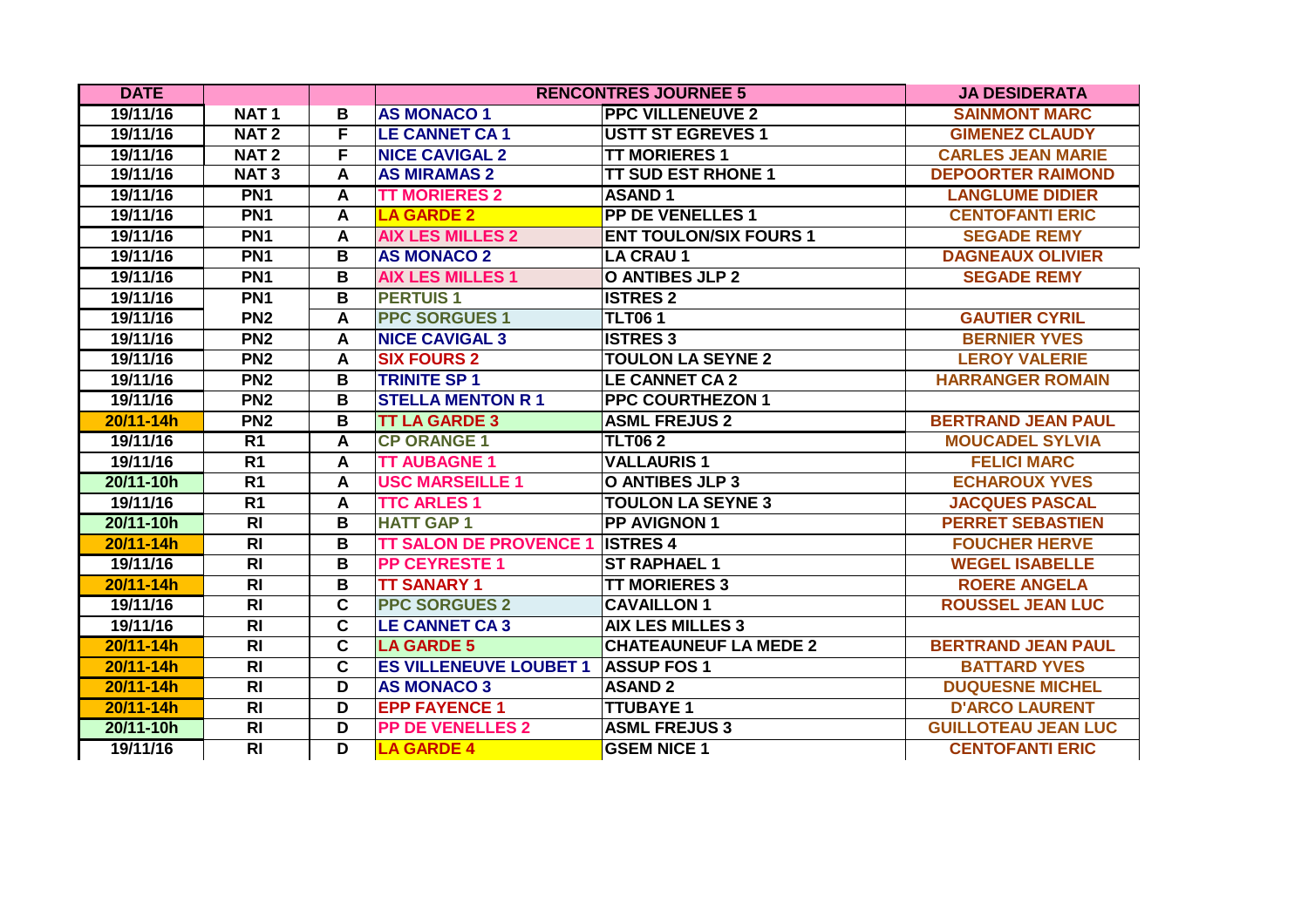| <b>DATE</b> |                   |                         |                                 | <b>RENCONTRES JOURNEE 6</b>   | <b>JA DESIDERATA</b>         |
|-------------|-------------------|-------------------------|---------------------------------|-------------------------------|------------------------------|
| 03/12/16    | NAT <sub>2</sub>  | B                       | O ANTIBES JLP 1                 | <b>MONTPELLIER TT 1</b>       | <b>BANESSY PIERRE YVES</b>   |
| 03/12/16    | NAT <sub>2</sub>  | F                       | <b>LA GARDE 1</b>               | <b>LE CANNET CA1</b>          | <b>DUFAU CHRISTIAN</b>       |
| 03/12/16    | NAT <sub>3</sub>  | A                       | <b>ASML FREJUS1</b>             | <b>TT SUD EST RHONE 1</b>     | <b>D'ARCO LAURENT</b>        |
| 03/12/16    | <b>NAT 3 Dame</b> | E.                      | <b>TRINITE SP 1</b>             | <b>STADE CLERMONTOIS 1</b>    | <b>WARMBOLD ANTHONY</b>      |
| 03/12/16    | <b>PN DAMES</b>   | $\overline{A}$          | <b>NICE CAVIGAL 1</b>           | <b>NIMES ASPC 3</b>           |                              |
| 03/12/16    | PN <sub>1</sub>   |                         | <b>PL OFF AS MONACO 2</b>       |                               |                              |
| 03/12/16    | PN <sub>1</sub>   |                         | <b>PL OFF LA CRAU 1</b>         |                               | <b>FARCE MARJORIE</b>        |
| 03/12/16    | PN <sub>1</sub>   |                         | <b>PL OFF ISTRES 2</b>          |                               | <b>LAPIERRE CHRISTIAN</b>    |
| 03/12/16    | PN <sub>1</sub>   |                         | <b>PL OFF O ANTIBES JLP 2</b>   |                               | <b>BOURGUIGNON JEAN YVES</b> |
| 03/12/16    | PN <sub>1</sub>   |                         | <b>PL OFF PERTUIS 1</b>         |                               | <b>SEGADE REMY</b>           |
| 03/12/16    | PN <sub>1</sub>   |                         | <b>PL OFF AIX LES MILLES 1</b>  |                               | <b>FELICI MARC</b>           |
| 03/12/16    | PN <sub>2</sub>   |                         | <b>PL OFF TRINITE SP 1</b>      |                               | <b>HARRANGER ROMAIN</b>      |
| 03/12/16    | PN2               |                         | <b>PL OFF LE CANNET CA 2</b>    |                               | <b>MONDINI MC</b>            |
| 03/12/16    | PN <sub>2</sub>   |                         | <b>PL OFF PPC COURTHEZON 1</b>  |                               | <b>FOUCHER HERVE</b>         |
| 03/12/16    | PN <sub>2</sub>   |                         | <b>PL OFF ASML FREJUS 2</b>     |                               | <b>D'ARCO LAURENT</b>        |
| 03/12/16    | PN <sub>2</sub>   |                         | <b>PL OFF STELLA MENTON R 1</b> |                               |                              |
| 04/12-14h   | PN2               |                         | <b>PL OFF TT LA GARDE 3</b>     |                               | <b>FARCE CELIA</b>           |
| 04/12-10h   | R <sub>1</sub>    | A                       | <b>VALLAURIS1</b>               | <b>CP ORANGE 1</b>            | <b>GIMENEZ CLAUDY</b>        |
| 03/12/16    | R <sub>1</sub>    | A                       | <b>TT AUBAGNE 1</b>             | <b>TTC ARLES 1</b>            | <b>ECHAROUX YVES</b>         |
| 03/12/16    | R <sub>1</sub>    | A                       | <b>TLT062</b>                   | <b>USC MARSEILLE 1</b>        | <b>SAINMONT MARC</b>         |
| 04/12-14h   | R <sub>1</sub>    | A                       | <b>O ANTIBES JLP 3</b>          | <b>TOULON LA SEYNE 3</b>      | <b>LARIO FRANTZ</b>          |
| 03/12/16    | $\overline{RI}$   | $\overline{\mathbf{B}}$ | <b>ISTRES 4</b>                 | <b>HATT GAP 1</b>             | <b>LAPIERRE CHRISTIAN</b>    |
| 04/12-14h   | R <sub>l</sub>    | В                       | <b>TT SALON DE PROVENCE 1</b>   | <b>TT SANARY 1</b>            | <b>SEGADE REMY</b>           |
| 04/12-10h   | R <sub>l</sub>    | B                       | <b>PP AVIGNON 1</b>             | <b>PP CEYRESTE 1</b>          | <b>FRANQUELIN STEPHANIE</b>  |
| 03/12/16    | R <sub>l</sub>    | B                       | <b>ST RAPHAEL 1</b>             | <b>TT MORIERES 3</b>          | <b>LANDRA MICHEL</b>         |
| 03/12/16    | R <sub>l</sub>    | $\mathbf c$             | <b>AIX LES MILLES 3</b>         | <b>PPC SORGUES 2</b>          | <b>FELICI MARC</b>           |
| 03/12/16    | $\overline{R}$    | $\overline{\mathbf{c}}$ | <b>LE CANNET CA 3</b>           | <b>ES VILLENEUVE LOUBET 1</b> |                              |
| 03/12/16    | $\overline{RI}$   | $\overline{\mathbf{c}}$ | <b>CAVAILLON 1</b>              | <b>LA GARDE 5</b>             | <b>ROUSSEL JEAN LUC</b>      |
| 04/12-10h   | R <sub>l</sub>    | $\mathbf c$             | <b>CHATEAUNEUF LA MEDE 1</b>    | <b>ASSUP FOS 1</b>            | <b>GUILLOTEAU JEAN LUC</b>   |
| 03/12/16    | R <sub>l</sub>    | D                       | <b>TTUBAYE 1</b>                | <b>AS MONACO 3</b>            | <b>TRENS SABINE</b>          |
| 04/12-14h   | $\overline{R}$    | $\overline{\mathsf{D}}$ | <b>EPP FAYENCE 1</b>            | <b>LA GARDE 4</b>             | <b>BOYER JEAN LUC</b>        |
| 03/12/16    | $\overline{R}$    | D                       | <b>ASAND 2</b>                  | <b>PP DE VENELLES 2</b>       | <b>BLONDIAUX GEOFFROY</b>    |
| 03/12/16    | $\overline{R}$    | D                       | <b>ASML FREJUS 3</b>            | <b>GSEM NICE 1</b>            | <b>ALINE FERRY</b>           |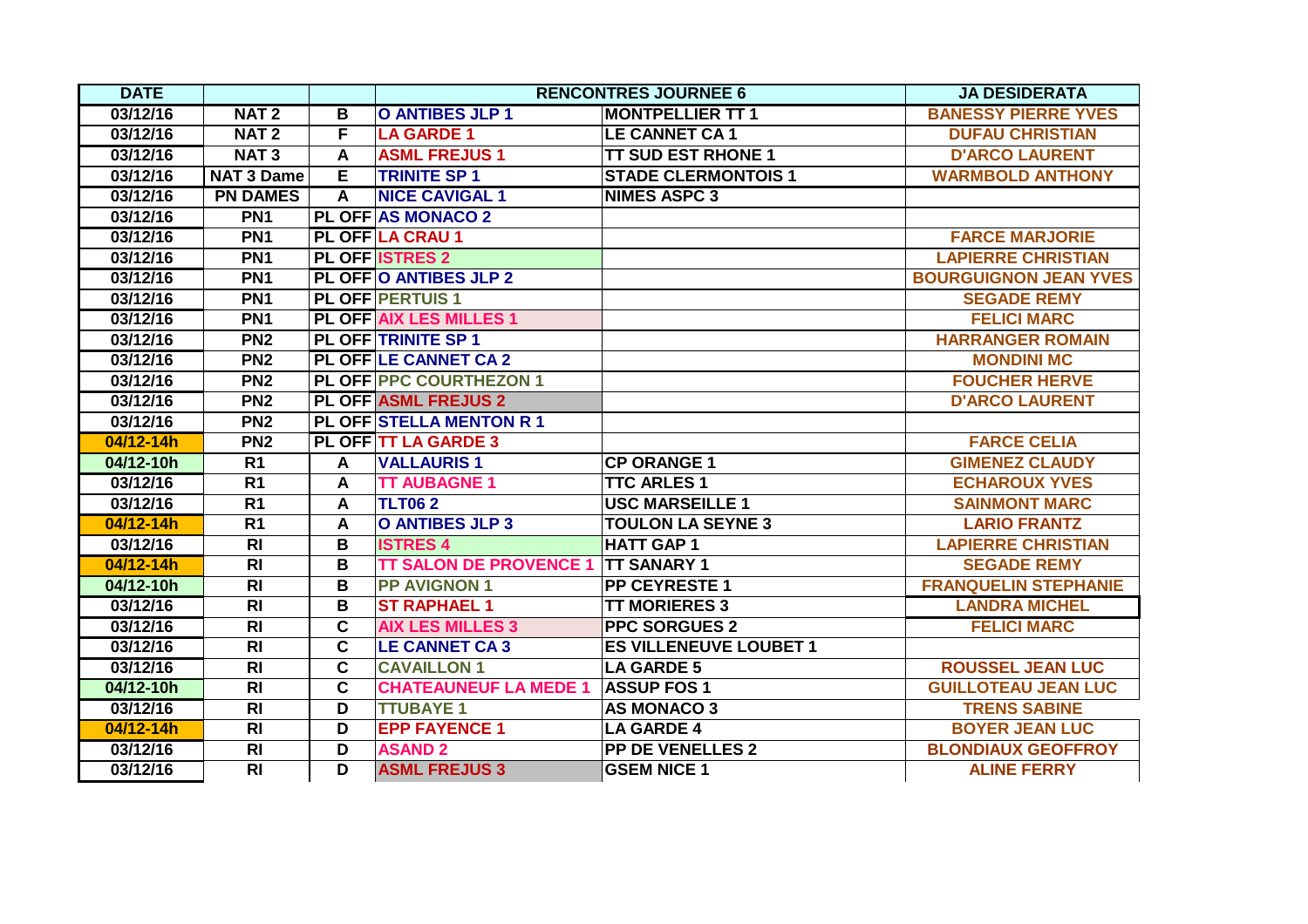| <b>DATE</b> |                  |                         |                                      | <b>RENCONTRES JOURNEE 8</b>         | <b>JA DESIDERATA</b>       |
|-------------|------------------|-------------------------|--------------------------------------|-------------------------------------|----------------------------|
| 10/12/16    | <b>NAT1</b>      | B                       | <b>AS MONACO 1</b>                   | <b>TT THORIGNE 1</b>                | <b>PERRET OLIVIER</b>      |
| 10/12/16    | NAT <sub>2</sub> | F                       | <b>LE CANNET CA1</b>                 | <b>LA TRONCHE MEYLAN GRENOBLE 1</b> | <b>GIMENEZ CLAUDY</b>      |
| 10/12/16    | NAT <sub>2</sub> | F                       | <b>TT MORIERES 1</b>                 | <b>TT LA GARDE 1</b>                | <b>LANGLUME DIDIER</b>     |
| 10/12/16    | NAT <sub>2</sub> | F                       | <b>NICE CAVIGAL 2</b>                | <b>USTT ST EGREVES 1</b>            | <b>BERNIER YVES</b>        |
| 10/12/16    | <b>NAT3</b>      | A                       | <b>AS MIRAMAS 1</b>                  | <b>ASL FREJUS1</b>                  | <b>DEPOORTER RAIMOND</b>   |
| 10/12/16    | PN <sub>1</sub>  |                         | <b>PL OFF TT MORIERES 2</b>          |                                     | <b>MOUCADEL SYLVIA</b>     |
| 10/12/16    | PN <sub>1</sub>  |                         | <b>PL OFF ASAND 1</b>                |                                     | <b>WEGEL ISABELLE</b>      |
| 10/12/16    | PN <sub>1</sub>  |                         | PL OFF PP DE VENELLES 1              |                                     | <b>PIETRI ANTOINE</b>      |
| 10/12/16    | PN <sub>1</sub>  |                         | <b>PL OFF ENT TOULON/SIX FOURS 1</b> |                                     | <b>CENTOFANTI ERIC</b>     |
| 10/12/16    | PN <sub>1</sub>  |                         | <b>PL OFF LA GARDE 2</b>             |                                     | <b>FARCE MARJORIE</b>      |
| 10/12/16    | PN <sub>1</sub>  |                         | <b>PL OFF AIX LES MILLES 2</b>       |                                     | <b>PASCAL JACQUES</b>      |
| 10/12/16    | PN <sub>2</sub>  |                         | <b>PL OFF PPC SORGUES 1</b>          |                                     | <b>ROUSSEL JEAN LUC</b>    |
| 10/12/16    | PN <sub>2</sub>  |                         | PL OFF TLT061                        |                                     | <b>BRUNO OCEANE</b>        |
| 10/12/16    | PN2              |                         | <b>PL OFF ISTRES 3</b>               |                                     | <b>FRANCESCHI LAURE</b>    |
| 10/12/16    | PN <sub>2</sub>  |                         | <b>PL OFF TOULON LA SEYNE 2</b>      |                                     | <b>CENTOFANTI ERIC</b>     |
| 10/12/16    | PN <sub>2</sub>  |                         | <b>PL OFF NICE CAVIGAL 3</b>         |                                     | <b>ORIYOMI ABIMBOLA</b>    |
| 10/12/16    | PN <sub>2</sub>  |                         | <b>PL OFF SIX FOURS 2</b>            |                                     | <b>SALLENDRE LUCIEN</b>    |
| 10/12/16    | R <sub>1</sub>   | A                       | <b>CP ORANGE 1</b>                   | <b>TT AUBAGNE 1</b>                 | <b>DEVEZE GERARD</b>       |
| 11/12-10h   | R <sub>1</sub>   | A                       | <b>USC MARSEILLE 1</b>               | <b>VALLAURIS1</b>                   | <b>BLONDIAUX GEOFFROY</b>  |
| 11/12-14h   | R <sub>1</sub>   | $\mathsf{A}$            | <b>TOULON LA SEYNE 3</b>             | <b>TLT062</b>                       | <b>DIALLO LIONEL</b>       |
| 10/12/16    | R <sub>1</sub>   | A                       | <b>TTC ARLES 1</b>                   | <b>O ANTIBES JLP 3</b>              | <b>SEGADE REMY</b>         |
| 11/12-10h   | $\overline{R}$   | B                       | <b>HATT GAP 1</b>                    | <b>TT SALON DE PROVENCE 1</b>       | <b>PERRET SEBASTIEN</b>    |
| 10/12/16    | $\overline{R}$   | B                       | <b>PP CEYRESTE 1</b>                 | <b>ISTRES 4</b>                     | <b>ROERE ANGELA</b>        |
| 11/12-10h   | <b>RI</b>        | B                       | <b>TT MORIERES 3</b>                 | <b>PP AVIGNON 1</b>                 | <b>ROUSSEL JEAN LUC</b>    |
| 11/12-14h   | R <sub>l</sub>   | B                       | <b>TT SANARY 1</b>                   | <b>ST RAPHAEL 1</b>                 | <b>DUFAU CHRISTIAN</b>     |
| 10/12/16    | R <sub>l</sub>   | $\mathbf c$             | <b>PPC SORGUES 2</b>                 | <b>LE CANNET CA3</b>                | <b>ROUSSEL JEAN LUC</b>    |
| 11/12-14h   | R <sub>l</sub>   | $\overline{\mathbf{c}}$ | <b>LA GARDE 5</b>                    | <b>AIX LES MILLES 3</b>             | <b>SALLANDRES LUCIEN</b>   |
| 10/12/16    | $\overline{R}$   | $\overline{\mathbf{c}}$ | <b>ASSUP FOS 1</b>                   | <b>CAVAILLON 1</b>                  | <b>FELICI MARC</b>         |
| 11/12-14h   | $\overline{R}$   | $\overline{\mathbf{c}}$ | <b>ES VILLENEUVE LOUBET 1</b>        | <b>CHATEAUNEUF LA MEDE 1</b>        | <b>BATTARD YVES</b>        |
| 11/12-14h   | R <sub>l</sub>   | D                       | <b>AS MONACO 3</b>                   | <b>EPP FAYENCE 1</b>                |                            |
| 11/12-10h   | R <sub>l</sub>   | D                       | <b>PP DE VENELLES 2</b>              | <b>TTUBAYE 1</b>                    | <b>GUILLOTEAU JEAN LUC</b> |
| 10/12/16    | R <sub>l</sub>   | D                       | <b>GSEM NICE 1</b>                   | <b>ASAND 2</b>                      | <b>ORIYOMI BIMBOLA</b>     |
| 10/12/16    | $\overline{R}$   | D                       | <b>LA GARDE 4</b>                    | <b>ASML FREJUS 3</b>                | <b>FARCE CELIA</b>         |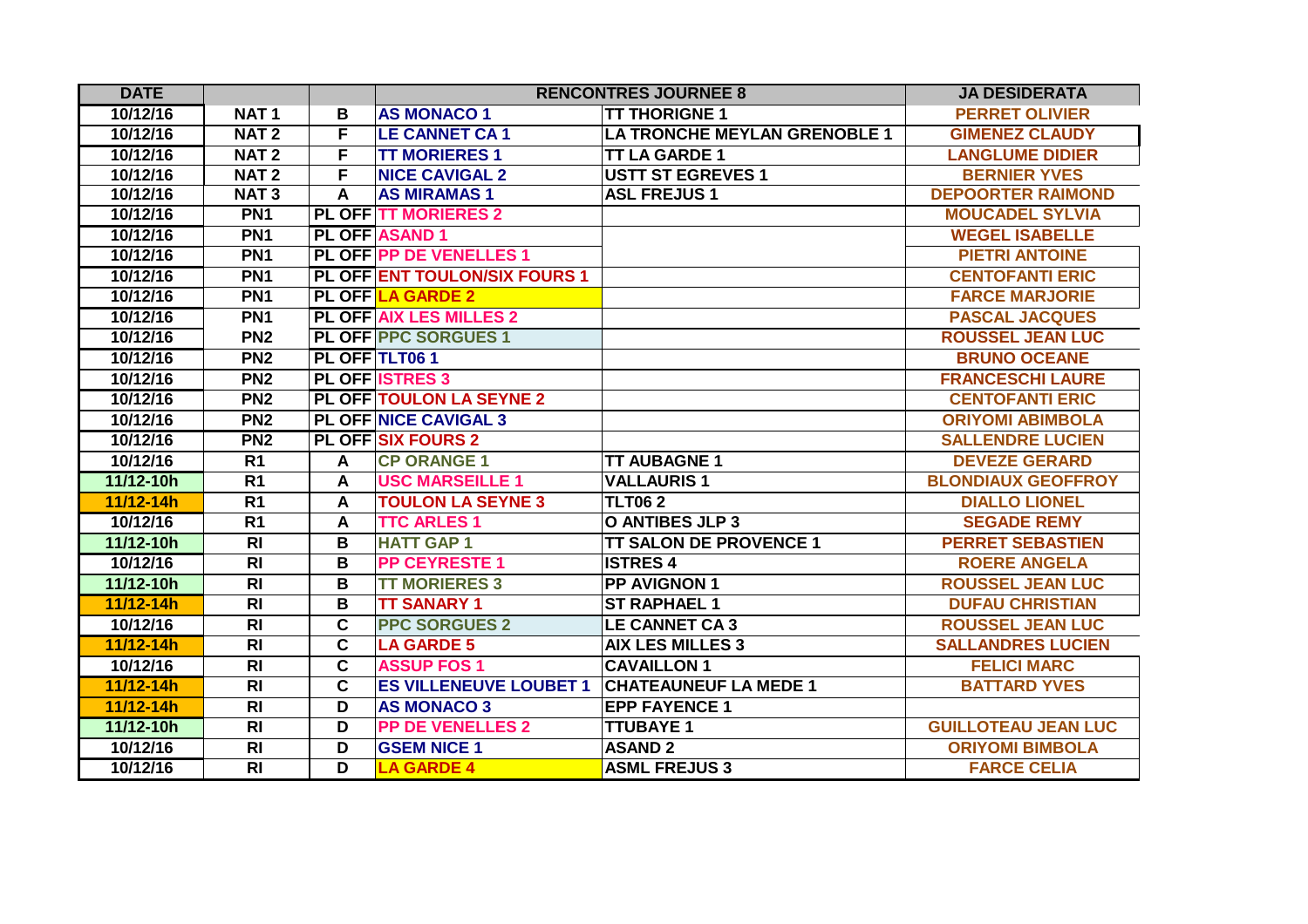| <b>CLUBS</b>          |
|-----------------------|
| <b>STELLA</b>         |
| <b>PUGET VILLE</b>    |
| TLT06                 |
| <b>PP SORGUAIS</b>    |
| <b>MEYREUIL</b>       |
| <b>AIX LES MILLES</b> |
| <b>ANTIBES</b>        |
| <b>LA GARDE</b>       |
| <b>LA MEDE</b>        |
| <b>MONTEUX</b>        |
| <b>SEMEUSE</b>        |
| <b>LA MEDE</b>        |
| <b>NICE CAVIGAL</b>   |
| <b>FREJUS</b>         |
| <b>ENTRAIGUE</b>      |
| <b>COURTHEZON</b>     |
| <b>SALON</b>          |
| <b>LE CANNET</b>      |
| <b>NICE CAVIGAL</b>   |
| <b>TT UBAYE</b>       |
| <b>ASSUP FOS</b>      |
| <b>ARLES</b>          |
| <b>ENTRAIGUE</b>      |
| <b>MORIERES</b>       |
| <b>MANDELIEU</b>      |
| <b>ASAND</b>          |
| <b>ISTRES</b>         |
| <b>VILLEFRANCHE</b>   |
| <b>DRAGUIGNAN</b>     |
| <b>GAP</b>            |
| <b>AUBAGNE</b>        |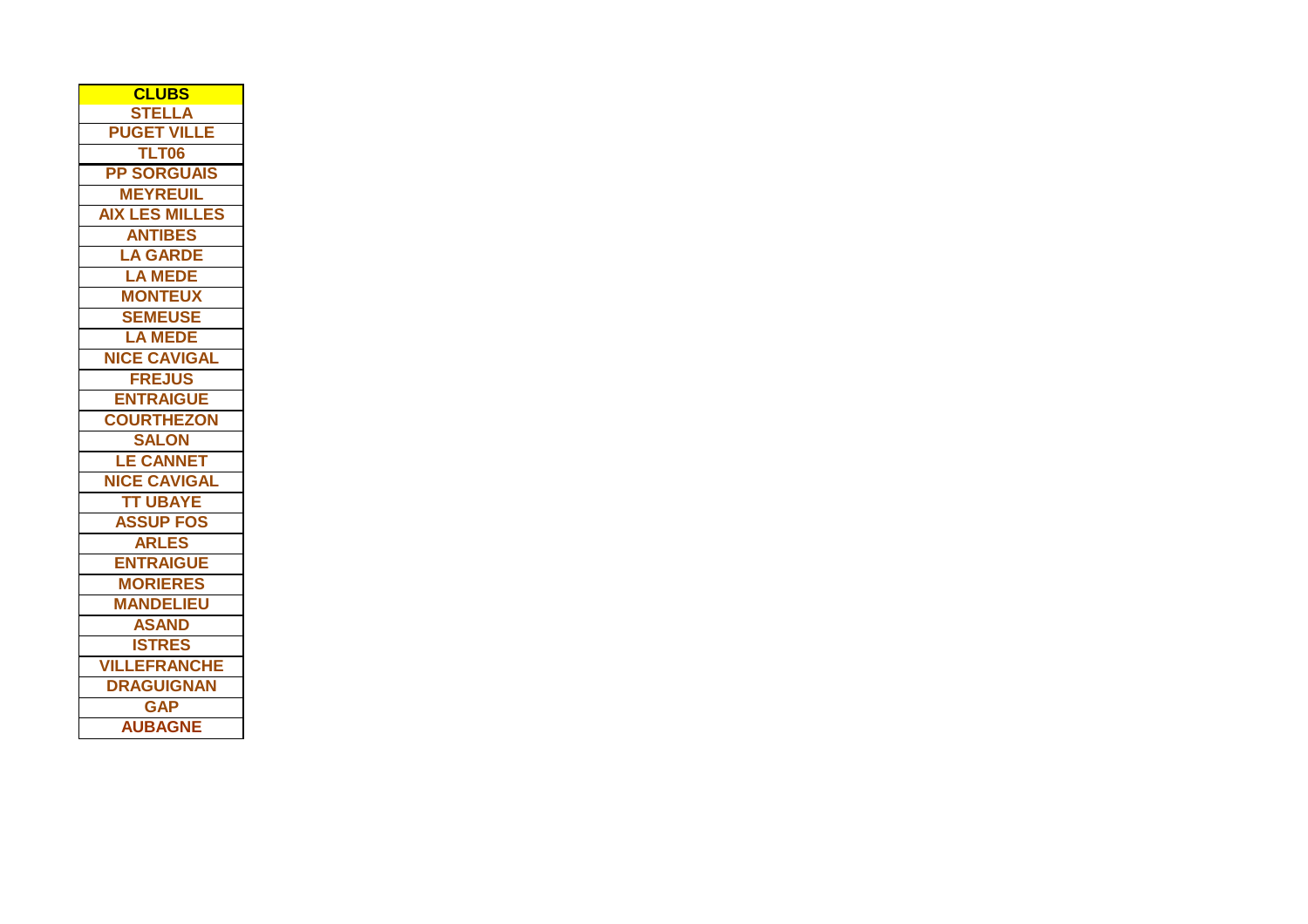| <b>CLUBS</b>                |
|-----------------------------|
| <b>ESVL</b>                 |
| <b>FREJUS</b>               |
| <b>STELLA</b>               |
| <b>ENTRAIGUE</b>            |
| <b>DRAGUIGNAN</b>           |
| <b>ISTRES</b>               |
| <b>TOULON</b>               |
| <b>LA GARDE</b>             |
| <b>PIERREVERT</b>           |
| <b>VENELLES</b>             |
| <b>GRASSE</b>               |
| <b>PIERREVERT</b>           |
| <b>SEMEUSE</b>              |
| <b>LA GARDE</b>             |
| <b>LA GARDE</b>             |
| <b>MONACO</b>               |
| <b>FAYENCE</b>              |
| <b>PUGET VILLE</b>          |
| <b>ASAND</b>                |
| <b>LA GARDE</b>             |
| TLT06                       |
| <b>ISTRES</b>               |
| <b>AUBAGNE</b>              |
| <b>COURTHEZON</b>           |
| <b>DRAGUIGNAN</b>           |
| <b>SIX FOURS</b>            |
| <b>BELGENTIER</b>           |
| <b>SALON</b>                |
| <b>MARTIN DE CRAU</b><br>ST |
| <b>GSEM</b>                 |
| <b>AIX LES MILLES</b>       |
| <b>NICE CAVIGAL</b>         |
| <b>COGOLIN</b>              |
| <b>TOULON</b>               |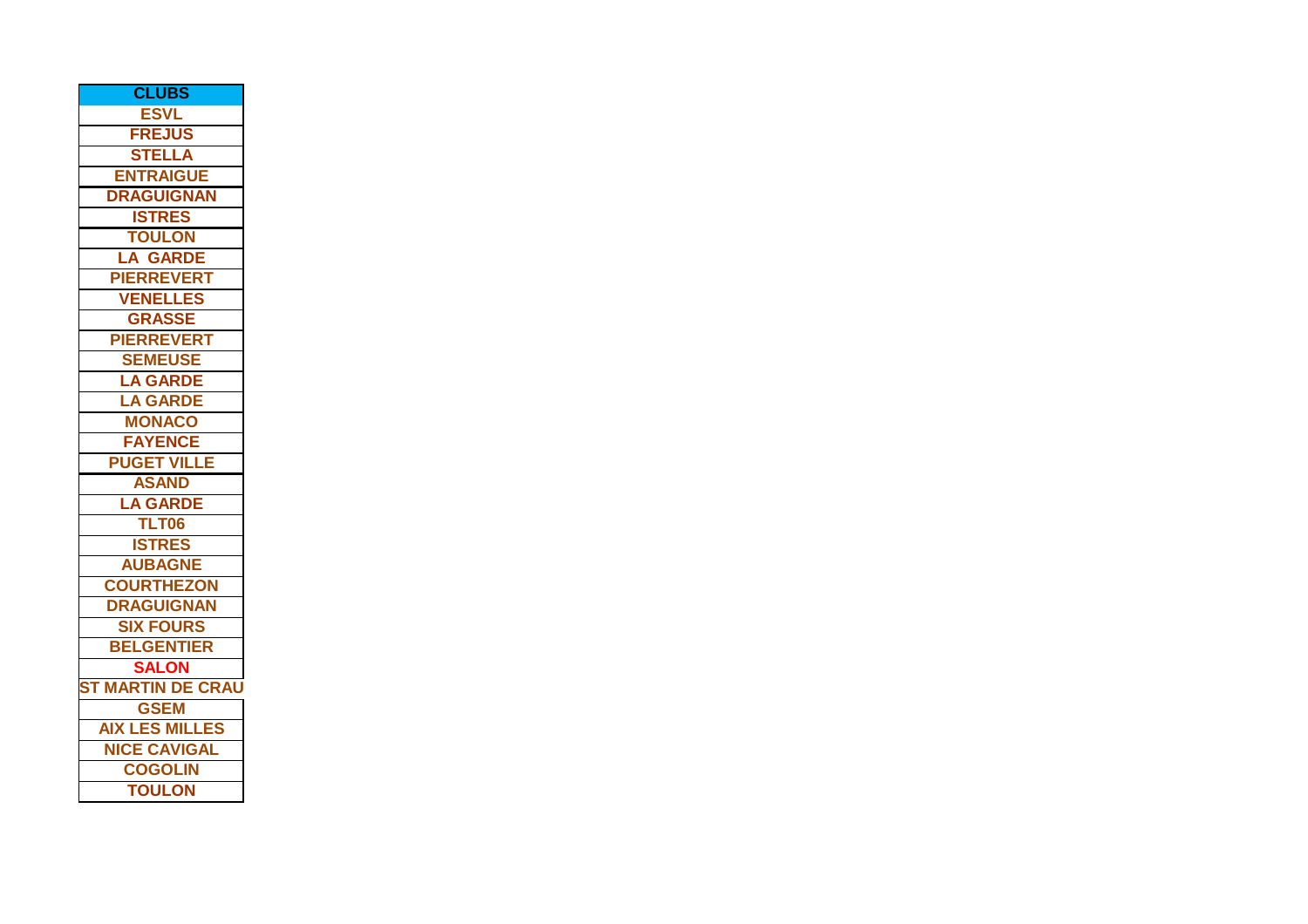| <b>CLUBS</b>          |
|-----------------------|
| <b>ANTIBES</b>        |
| <b>FREJUS</b>         |
| <b>ISTRES</b>         |
| <b>TLT06</b>          |
| <b>LE BROC</b>        |
| <b>COURTHEZON</b>     |
| <b>AIX LES MILLES</b> |
| <b>PUGET VILLE</b>    |
| <b>VILLEFRANCHE</b>   |
| <b>SALON TT</b>       |
| <b>VENELLES</b>       |
| <b>CAVAILLON</b>      |
| <b>SALON TT</b>       |
| <b>GSEM</b>           |
| <b>NICE CAVIGAL</b>   |
| <b>ENTRAIGUE</b>      |
| <b>VILLEFRANCHE</b>   |
| <b>COURTHEZON</b>     |
| <b>ASAND</b>          |
| <b>FREJUS</b>         |
| <b>SALON</b>          |
| <b>GAP</b>            |
| <b>ASSUP FOS</b>      |
| <b>SALONL</b>         |
| <b>TOULON</b>         |
| <b>CAVAILLON</b>      |
| <b>MOUANS</b>         |
| <b>MEYREUIL</b>       |
| <b>NICE CAVIGAL</b>   |
| <b>STELLA</b>         |
| <b>DRAGUIGNAN</b>     |
| <b>UBAYE</b>          |
| <b>PUGET VILLE</b>    |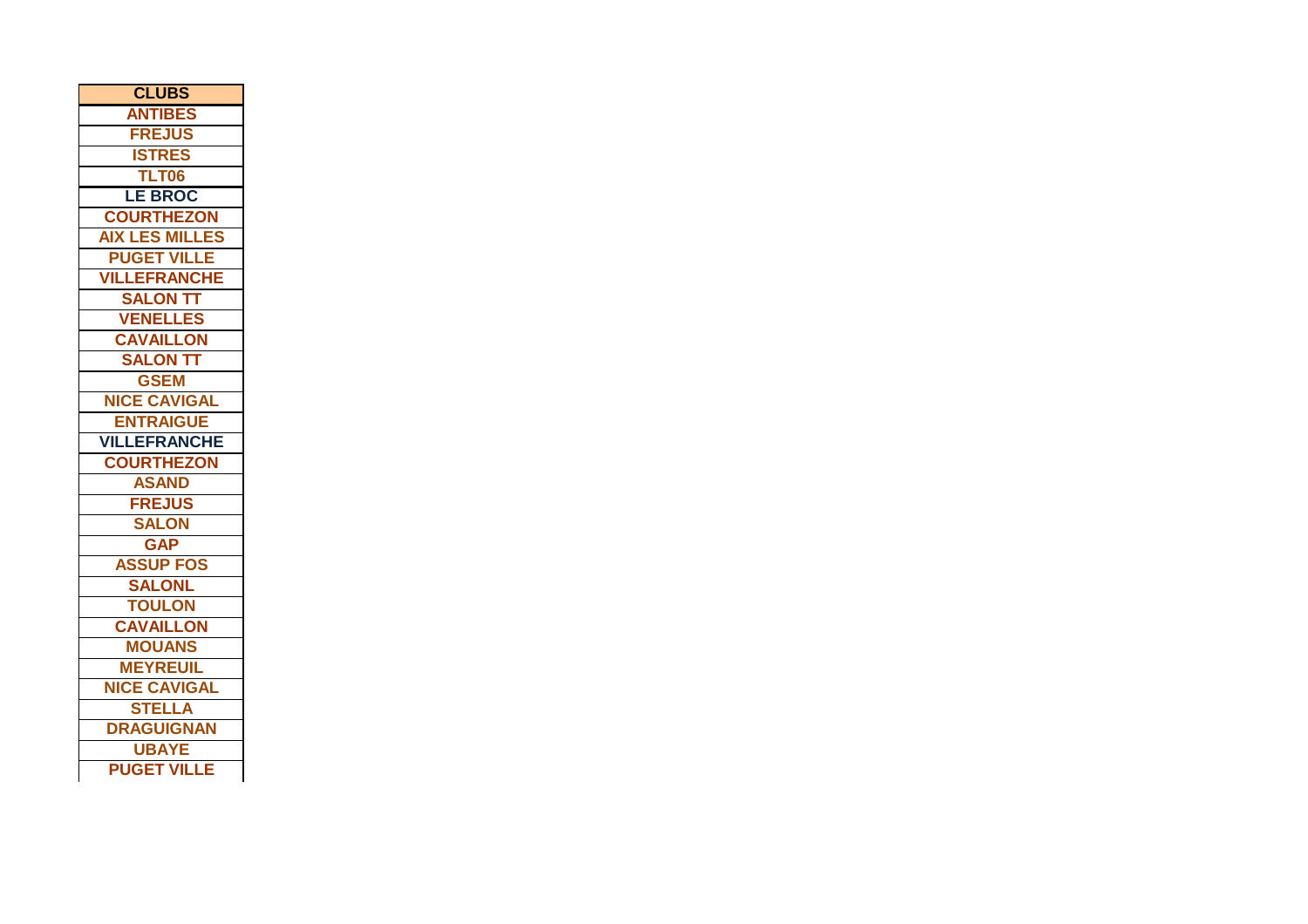| <b>CLUBS</b>             |
|--------------------------|
| <b>GRASSE</b>            |
| <b>TOULON</b>            |
| <b>ISLE SUR SORGUES</b>  |
| <b>LE LUC</b>            |
| TLT06                    |
| <b>CHATEAUNEUF</b>       |
| <b>AIX LES MILLES</b>    |
| <b>CEYRESTE</b>          |
| <b>LA CRAU</b>           |
| <b>LA MEDE</b>           |
| <b>LA GARDE</b>          |
| <b>LE CANNET</b>         |
| <b>LA MEDE</b>           |
| <b>NICE CAVIGAL</b>      |
| <b>LA CRAU</b>           |
| <b>MORIERES</b>          |
| <b>FREJUS</b>            |
| <b>FAYENCE</b>           |
| <b>NICE CAVIGAL</b>      |
| <b>NICE CAVIGAL</b>      |
| <b>LE CANNET</b>         |
| <b>AUBAGNE</b>           |
| <b>FREJUS</b>            |
| <b>COURTHEZON</b>        |
|                          |
| <b>ENTRAIGUE</b>         |
| <b>ST MARTIN DE CRAU</b> |
| <b>ENTRAIGUE</b>         |
| <b>ASAND</b>             |
| <b>SALON</b>             |
| <b>ST TROPEZ</b>         |
| <b>USM</b>               |
| <b>UBAYE</b>             |
| <b>MONACO</b>            |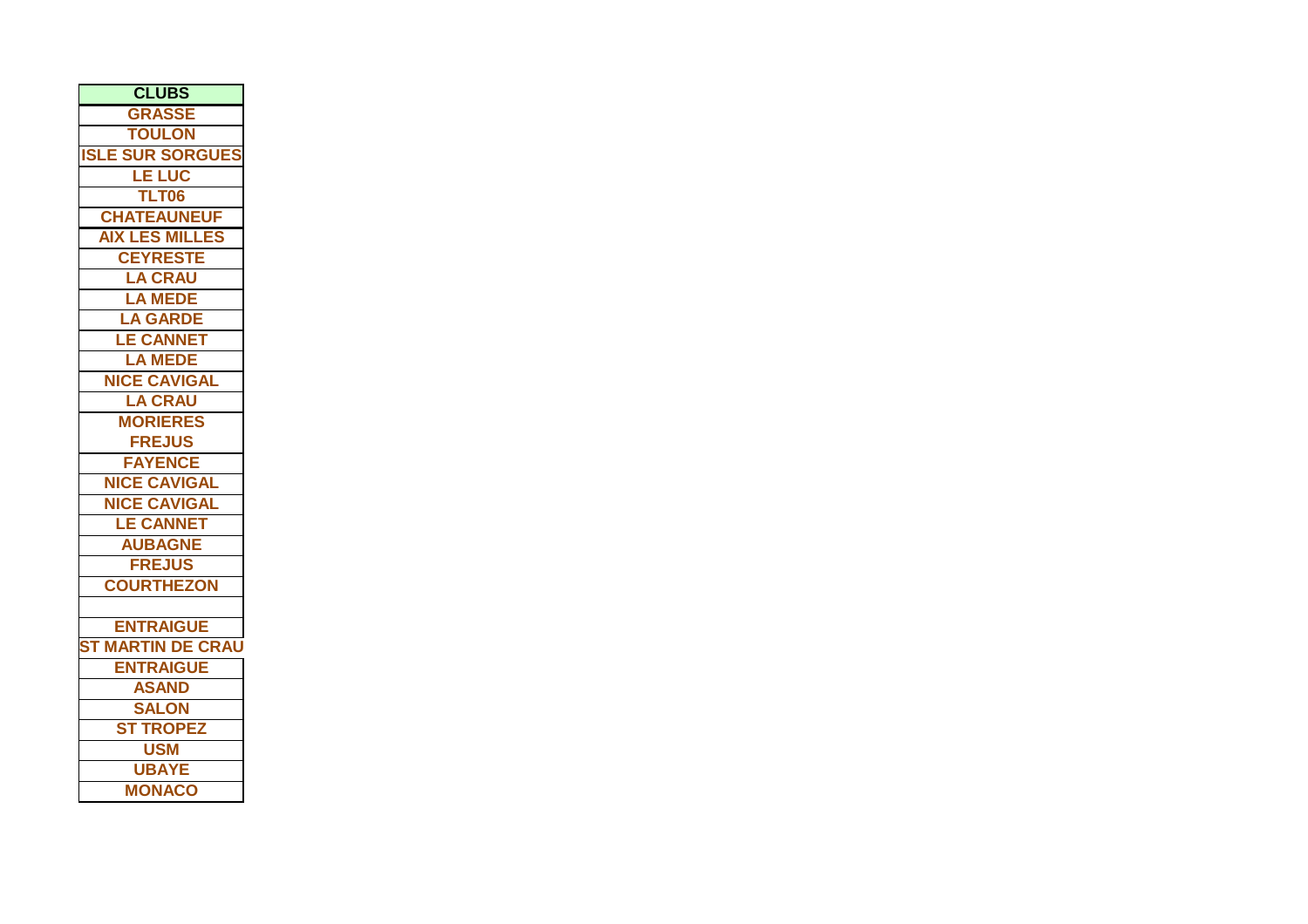| <b>CLUBS</b>            |
|-------------------------|
| <b>NICE CAVIGAL</b>     |
| <b>FREJUS</b>           |
| <b>SEMEUSE</b>          |
| <b>ISLE SUR SORGUES</b> |
| <b>CAVAILLON</b>        |
| <b>PUGET VILLE</b>      |
| <b>ISTRES</b>           |
| <b>NICE CAVIGAL</b>     |
| <b>ISTRES</b>           |
|                         |
| <b>MONTEUX</b>          |
| <b>TRINITE</b>          |
| <b>LA GARDE</b>         |
| TLT06                   |
|                         |
| <b>SIX FOURS</b>        |
| <b>ENTRAIGUE</b>        |
| <b>ASAND</b>            |
| <b>CEYRESTE</b>         |
| <b>SALON</b>            |
| <b>GAP</b>              |
| <b>MORIERES</b>         |
| <b>AUBAGNE</b>          |
| <b>TOULON</b>           |
| <b>COURTHEZON</b>       |
|                         |
| <b>SIX FOURS</b>        |
| <b>GSEM</b>             |
| <b>VILLEFRANCHE</b>     |
| <b>ST RAPHAEL</b>       |
| <b>AIX LES MILLES</b>   |
| <b>PUGET VILLE</b>      |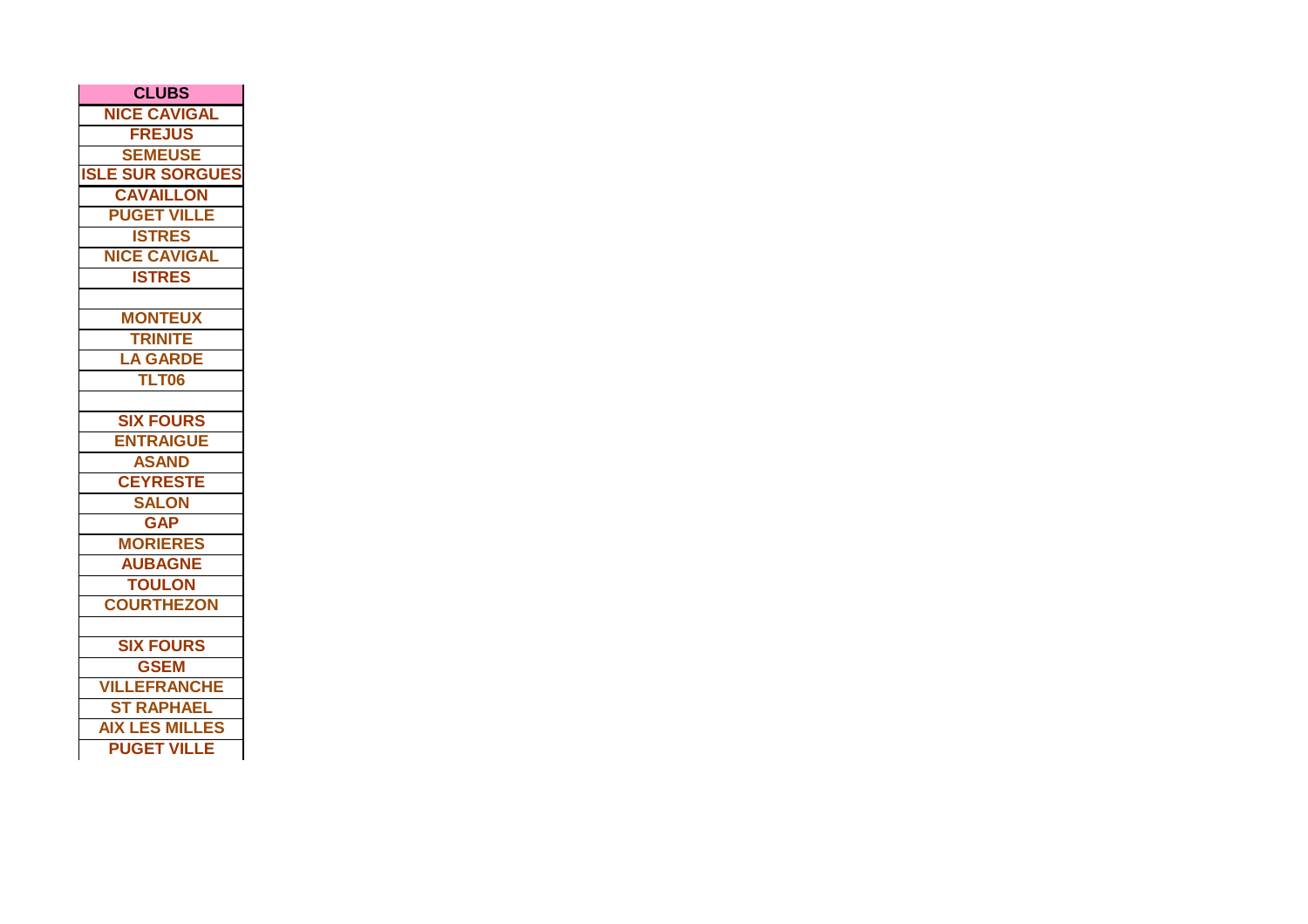| <b>CLUBS</b>          |
|-----------------------|
| <b>ESVL</b>           |
| <b>TOULON</b>         |
| <b>ST TROPEZ</b>      |
| <b>MONACO</b>         |
|                       |
|                       |
| <b>BELGENTIER</b>     |
| <b>ST CANNAT</b>      |
| <b>LE CANNET</b>      |
| <b>ISTRES</b>         |
| <b>ASAND</b>          |
| <b>TLT06</b>          |
| <b>SOPHIA</b>         |
| <b>MORIERES</b>       |
| <b>ST TROPEZ</b>      |
|                       |
| <b>BELGENTIER</b>     |
| <b>FREJUS</b>         |
| <b>CEYRESTE</b>       |
| <b>NICE CAVIGAL</b>   |
| <b>MANDELIEU</b>      |
| <b>ST CANNAT</b>      |
| <b>ISTRES</b>         |
| <b>SALON</b>          |
| <b>FREJUS</b>         |
| <b>ASAND</b>          |
|                       |
| <b>COURTHEZON</b>     |
| <b>AIX LES MILLES</b> |
| <b>TTUBAYE</b>        |
| <u>LE LUC</u>         |
| <b>AUBAGNE</b>        |
| <b>DRAGUIGNAN</b>     |